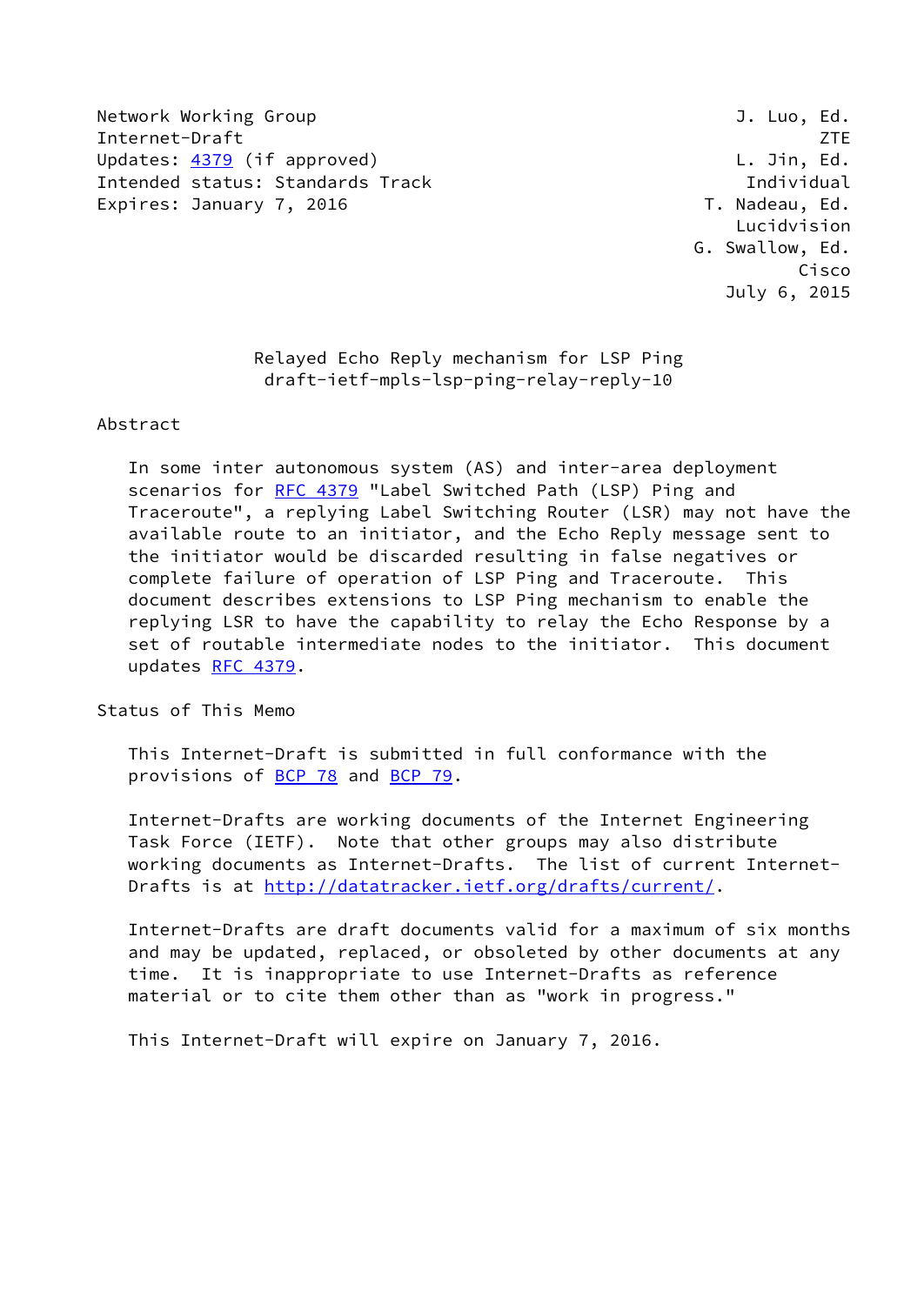Internet-Draft MPLS LSP Ping Relayed Echo Reply July 2015

### Copyright Notice

 Copyright (c) 2015 IETF Trust and the persons identified as the document authors. All rights reserved.

This document is subject to **[BCP 78](https://datatracker.ietf.org/doc/pdf/bcp78)** and the IETF Trust's Legal Provisions Relating to IETF Documents [\(http://trustee.ietf.org/license-info](http://trustee.ietf.org/license-info)) in effect on the date of publication of this document. Please review these documents carefully, as they describe your rights and restrictions with respect to this document. Code Components extracted from this document must include Simplified BSD License text as described in Section 4.e of the Trust Legal Provisions and are provided without warranty as described in the Simplified BSD License.

# Table of Contents

|                                                                            | $\overline{3}$  |
|----------------------------------------------------------------------------|-----------------|
| $1.1.$ Conventions Used in This Document                                   |                 |
| $\overline{2}$ .                                                           | $\frac{3}{5}$   |
| 3.<br>Extensions $\ldots \ldots \ldots \ldots \ldots \ldots \ldots \ldots$ |                 |
| Relayed Echo Reply message<br>3.1.                                         | $\overline{5}$  |
| Relay Node Address Stack<br>3.2.                                           | $\underline{6}$ |
| MTU Exceeded Return Code<br>3.3.                                           | $\underline{8}$ |
| 4. Procedures                                                              | $\underline{8}$ |
| Sending an Echo Request<br>4.1.                                            | $\underline{8}$ |
| Receiving an Echo Request<br>4.2.                                          |                 |
| Originating an Relayed Echo Reply<br>4.3.                                  | 10              |
| Relaying an Relayed Echo Reply<br>4.4.                                     | 10              |
| 4.5.                                                                       | 11              |
| Sending Subsequent Echo Requests<br>4.6.                                   | 11              |
| Impact to Traceroute<br>4.7.                                               | 12              |
| LSP Ping Relayed Echo Reply Example<br>5.                                  | 12              |
| 6.                                                                         | 13              |
| $\overline{1}$ .                                                           | 14              |
| 8.                                                                         | 14              |
| 8.1.                                                                       | <u>14</u>       |
| 8.2.                                                                       | 15              |
| 8.3. MTU Exceeded Return Code                                              | 15              |
|                                                                            |                 |
|                                                                            | 15              |
|                                                                            | 16              |
| 11.1. Normative References                                                 | 16              |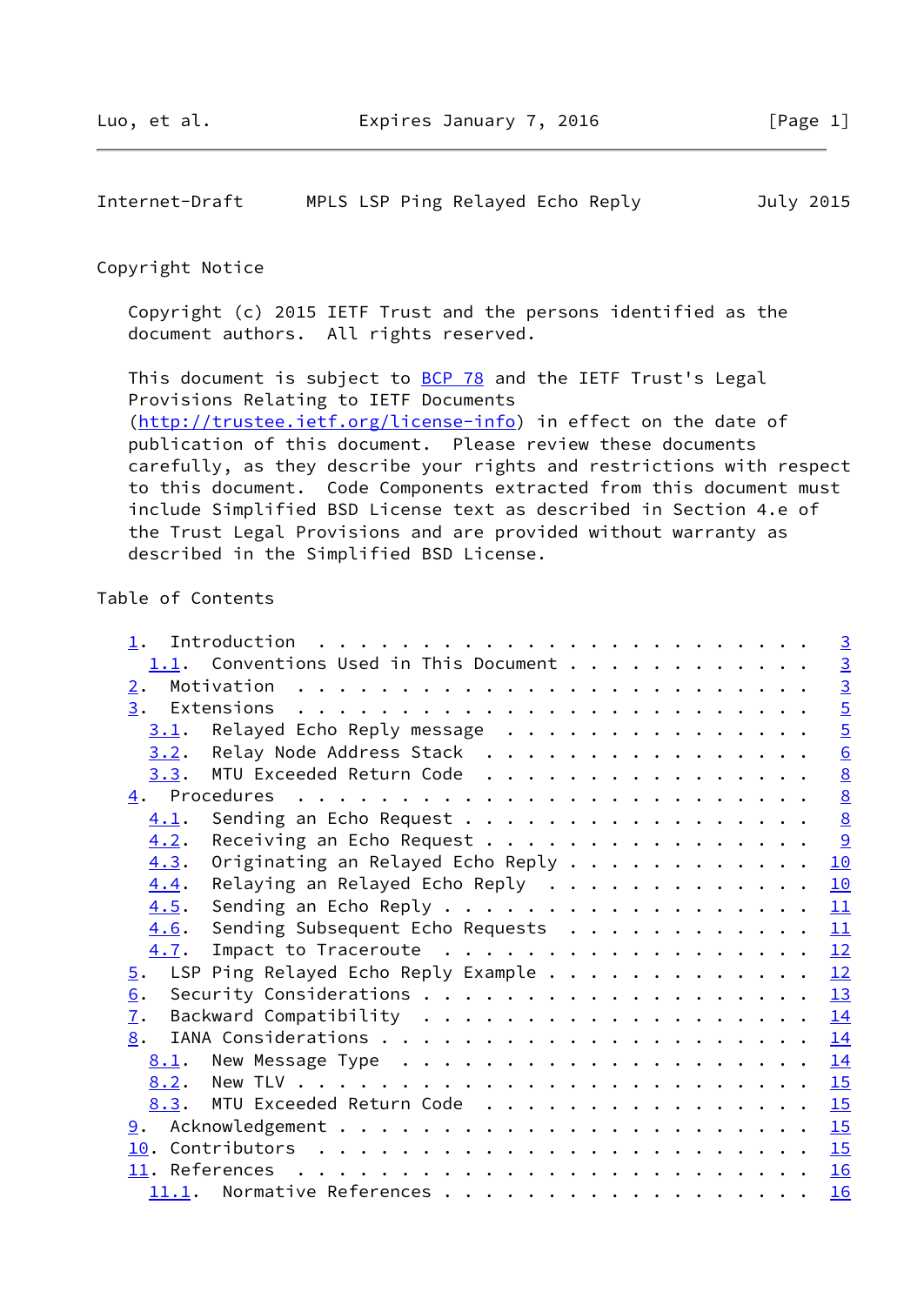| 11.2. Informative References 16 |  |  |  |  |  |  |  |  |
|---------------------------------|--|--|--|--|--|--|--|--|
|                                 |  |  |  |  |  |  |  |  |

Luo, et al. **Expires January 7, 2016** [Page 2]

<span id="page-2-1"></span>Internet-Draft MPLS LSP Ping Relayed Echo Reply July 2015

## <span id="page-2-0"></span>[1](#page-2-0). Introduction

 This document describes extensions to the Label Switched Path (LSP) Ping as specified in [\[RFC4379](https://datatracker.ietf.org/doc/pdf/rfc4379)], by adding a relayed echo reply mechanism which could be used to report data plane failures for inter autonomous system (AS) and inter-area LSPs. Without these extensions, the ping functionality provided by [\[RFC4379](https://datatracker.ietf.org/doc/pdf/rfc4379)] would fail in many deployed inter-AS scenarios, since the replying Label Switching Router (LSR) in one AS may not have an available route to the initiator in the other AS. The mechanism in this document defines a new message type referred as "Relayed Echo Reply message", and a new TLV referred as "Relay Node Address Stack TLV".

This document is also to update [\[RFC4379](https://datatracker.ietf.org/doc/pdf/rfc4379)], include updating of Echo Request sending procedure in section [4.3 of \[RFC4379\]](https://datatracker.ietf.org/doc/pdf/rfc4379#section-4.3), Echo Request receiving procedure in section [4.4 of \[RFC4379\],](https://datatracker.ietf.org/doc/pdf/rfc4379#section-4.4) Echo Reply sending procedure in Section [4.5 of \[RFC4379\]](https://datatracker.ietf.org/doc/pdf/rfc4379#section-4.5), Echo Reply receiving procedure in section [4.6 of \[RFC4379\].](https://datatracker.ietf.org/doc/pdf/rfc4379#section-4.6)

## <span id="page-2-2"></span>[1.1](#page-2-2). Conventions Used in This Document

 The key words "MUST", "MUST NOT", "REQUIRED", "SHALL", "SHALL NOT", "SHOULD", "SHOULD NOT", "RECOMMENDED", "MAY", and "OPTIONAL" in this document are to be interpreted as described in [\[RFC2119](https://datatracker.ietf.org/doc/pdf/rfc2119)].

<span id="page-2-3"></span>[2](#page-2-3). Motivation

LSP Ping [\[RFC4379](https://datatracker.ietf.org/doc/pdf/rfc4379)] defines a mechanism to detect data plane failures and localize faults. The mechanism specifies that the Echo Reply should be sent back to the initiator using an UDP packet with the IPv4/IPv6 destination address set to an address of the LSR that originated the Echo Request. This works in administrative domains where IP address reachability is allowed among LSRs, and every LSR is able to route back to the originating LSR. However, in practice, this is often not the case due to intra-provider routing policy, route hiding, and network address translation at autonomous system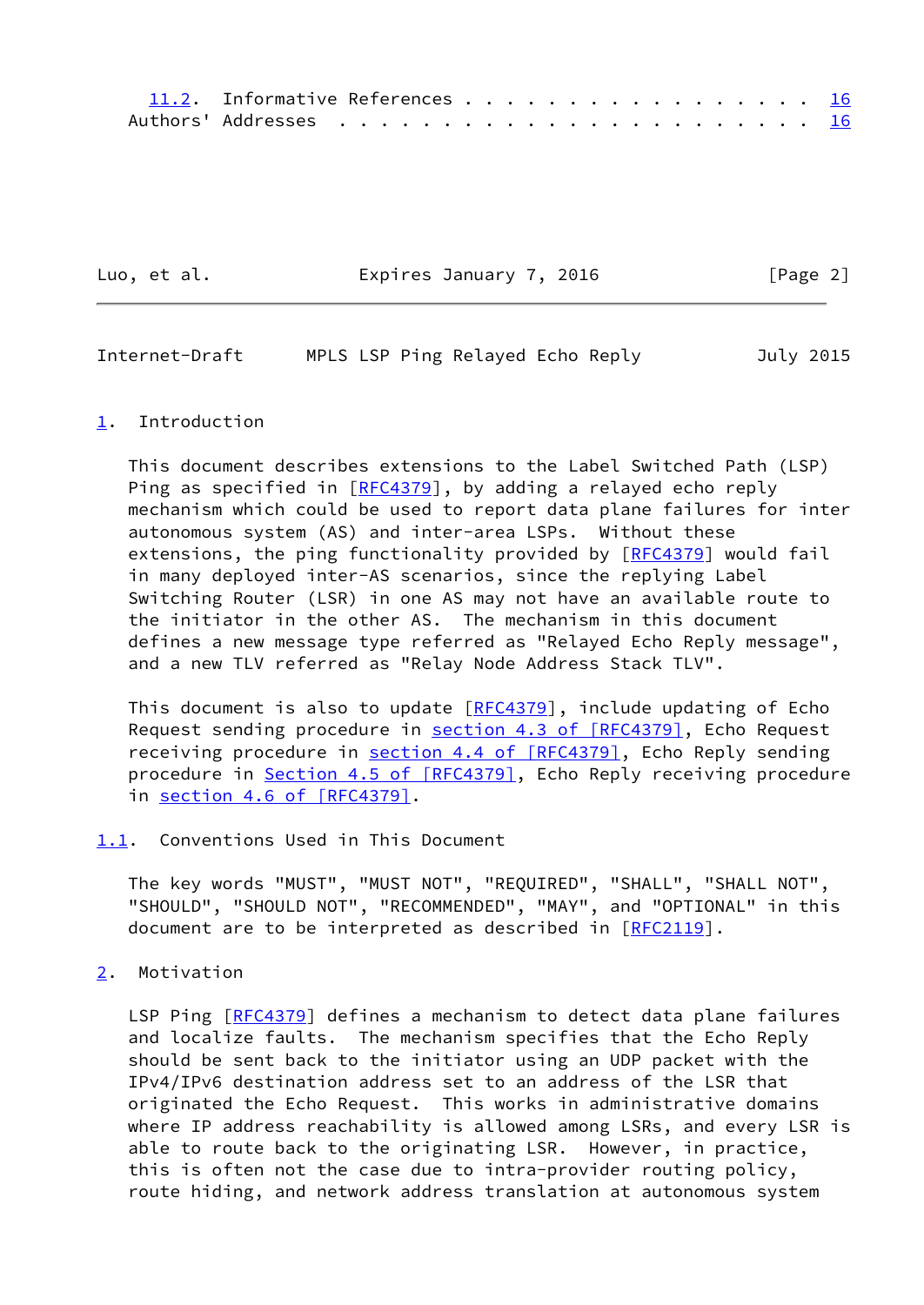border routers (ASBR). In fact, it is almost always the case that in inter-AS scenarios the only node in one AS to which direct routing is allowed from the other AS is the ASBR, and routing information from within one AS is not distributed into another AS.

 Figure 1 demonstrates a case where an LSP is set up between PE1 and PE2. If PE1's IP address is not distributed to AS2, a traceroute from PE1 directed towards PE2 can result in a failure because an LSR in AS2 may not be able to send the Echo Reply message. E.g., P2 cannot forward packets back to PE1 given that it is an routable IP address in AS1 but not routable in AS2. In this case, PE1 would detect a path break, as the Echo Reply messages would not be

Luo, et al. Expires January 7, 2016 [Page 3]

Internet-Draft MPLS LSP Ping Relayed Echo Reply July 2015

 received. Then localization of the actual fault would not be possible.

 Note that throughout the document, routable address means that it is possible to route an IP packet to this address using the normal information exchanged by the IGP operating in the AS.



Figure 1: Simple Inter-AS LSP Configuration

 A second example that illustrates how [[RFC4379](https://datatracker.ietf.org/doc/pdf/rfc4379)] would be insufficient would be the inter-area situation in a seamless MPLS architecture [\[I-D.ietf-mpls-seamless-mpls](#page-17-4)] as shown below in Figure 2. In this example LSRs in the core network would not have IP reachable route to any of the ANs. When tracing an LSP from one access node (AN) to the remote AN, the LSR1/LSR2 node cannot send the Echo Reply either, like the P2 node in the inter-AS scenario in Figure 1.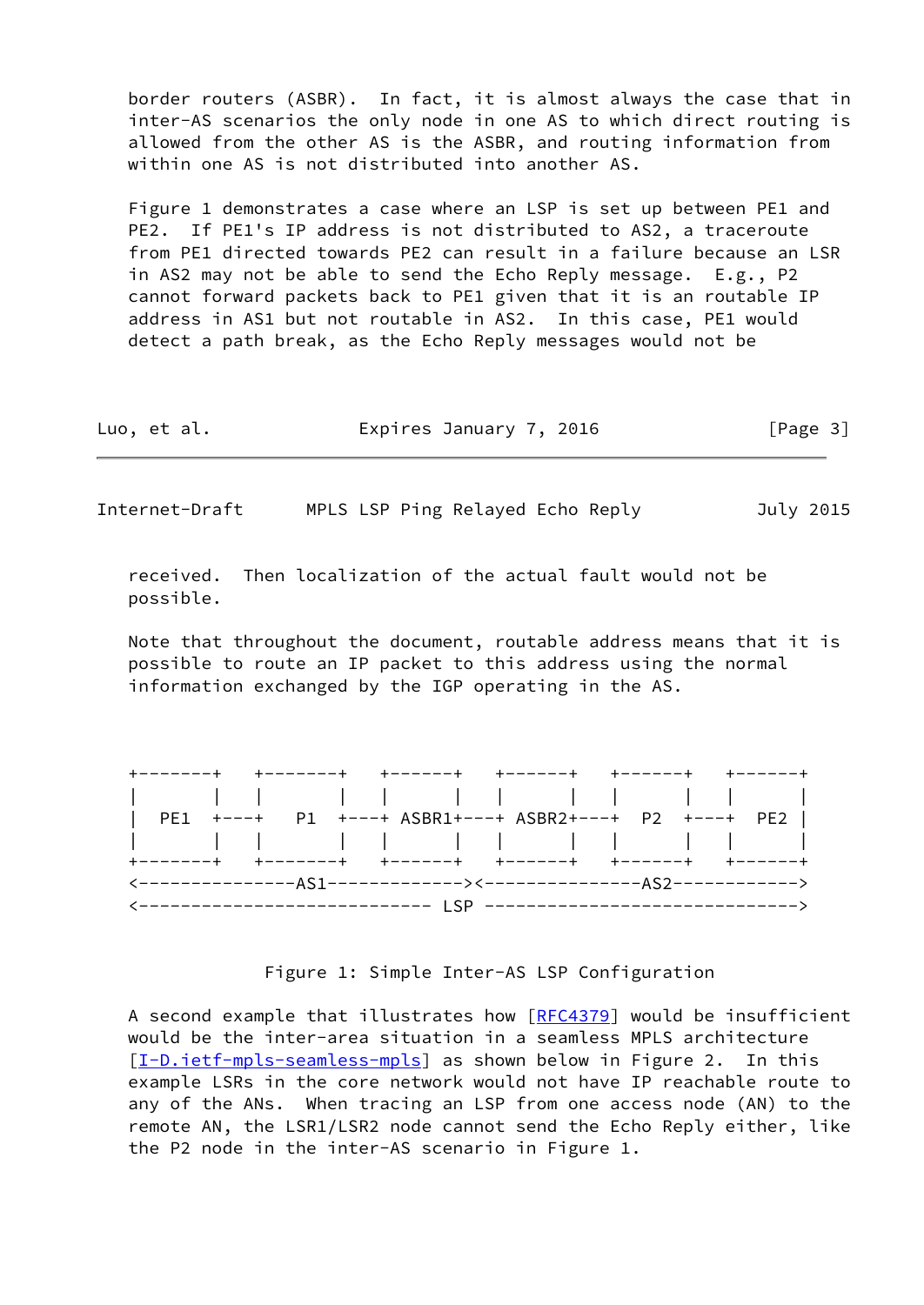

Figure 2: Seamless MPLS Architecture

 This document describes extensions to the LSP Ping mechanism to facilitate a response from the replying LSR, by defining a mechanism

| Luo, et al. | Expires January 7, 2016 | [Page 4] |
|-------------|-------------------------|----------|

<span id="page-4-1"></span>Internet-Draft MPLS LSP Ping Relayed Echo Reply July 2015

 that uses a relay node (e.g, ASBR) to relay the message back to the initiator. Every designated or learned relay node must be reachable to the next relay node or to the initiator. Using a recursive approach, relay node could relay the message to the next relay node until the initiator is reached.

 The LSP Ping relay mechanism in this document is defined for unicast case. How to apply the LSP Ping relay mechanism in multicast case is out of the scope.

<span id="page-4-0"></span>[3](#page-4-0). Extensions

 [RFC4379] describes the basic MPLS LSP Ping mechanism, which defines two message types, Echo Request and Echo Reply message. This document defines a new message, Relayed Echo Reply message. This new message is used to replace Echo Reply message which is sent from the replying LSR to a relay node or from a relay node to another relay node.

 A new TLV named Relay Node Address Stack TLV is defined in this document, to carry the IP addresses of the relay nodes for the replying LSR.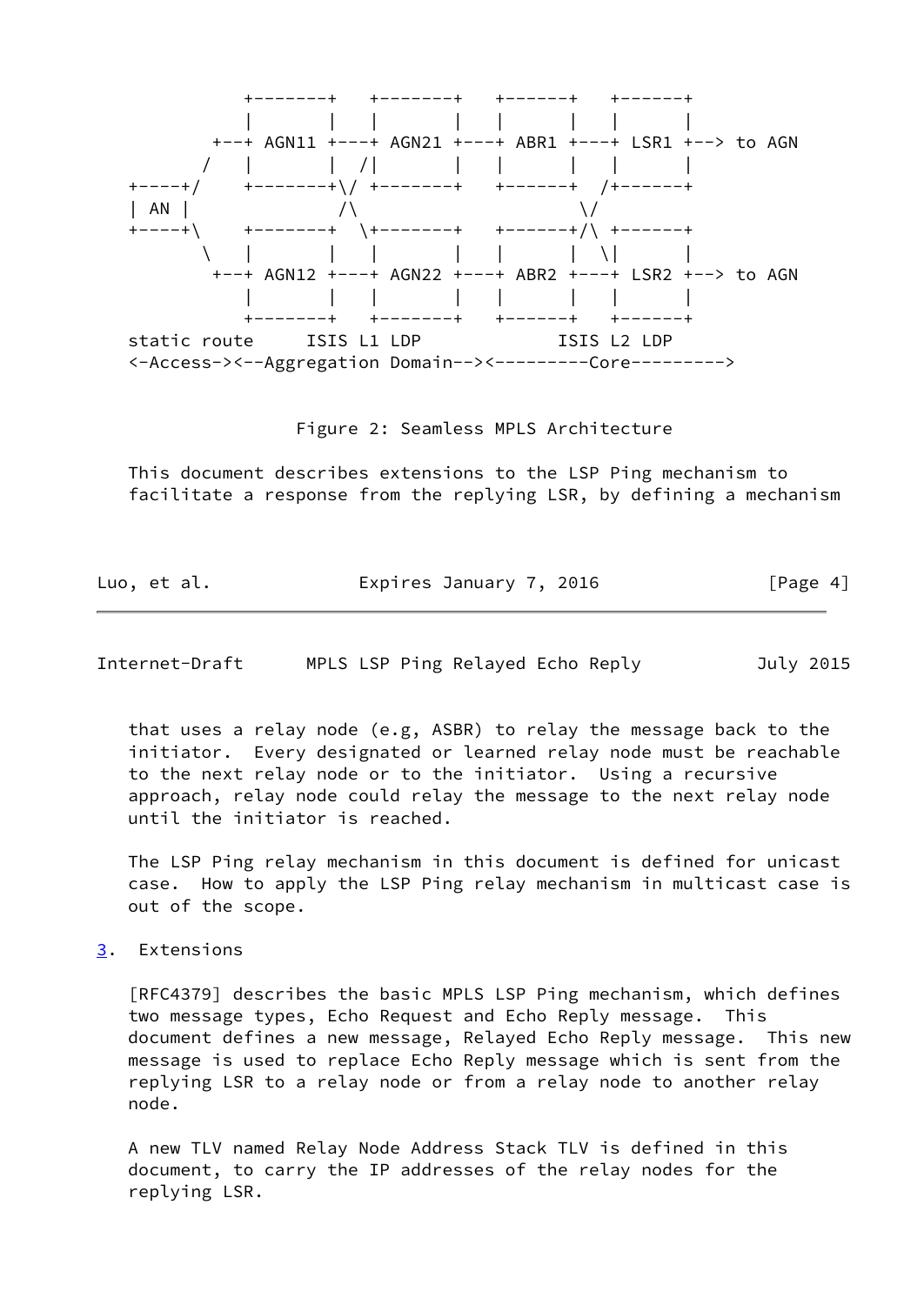In addition, MTU (Maximum Transmission Unit) Exceeded Return Code is defined to indicate to the initiator that one or more TLVs will not be returned due to MTU size.

 It should be noted that this document focuses only on detecting the LSP which is set up using a uniform IP address family type. That is, all hops between the source and destination node use the same address family type for their LSP ping control planes. This does not preclude nodes that support both IPv6 and IPv4 addresses simultaneously, but the entire path must be addressable using only one address family type. Supporting for mixed IPv4-only and IPv6-only is beyond the scope of this document.

<span id="page-5-0"></span>[3.1](#page-5-0). Relayed Echo Reply message

 The Relayed Echo Reply message is a UDP packet, and the UDP payload has the same format with Echo Request/Reply message. A new message type is requested from IANA.

 New Message Type: Value Meaning ----- ------- TBD1 MPLS Relayed Echo Reply

| Luo, et al. | Expires January 7, 2016 | [Page 5] |
|-------------|-------------------------|----------|
|-------------|-------------------------|----------|

<span id="page-5-2"></span>Internet-Draft MPLS LSP Ping Relayed Echo Reply July 2015

The use of TCP and UDP port number 3503 is described in [\[RFC4379](https://datatracker.ietf.org/doc/pdf/rfc4379)] and has been allocated by IANA for LSP Ping messages. The Relayed Echo Reply message will use the same port number.

<span id="page-5-1"></span>[3.2](#page-5-1). Relay Node Address Stack

 The Relay Node Address Stack TLV is an optional TLV. It MUST be carried in the Echo Request, Echo Reply and Relayed Echo Reply messages if the echo reply relayed mechanism described in this document is required. Figure 3 illustrates the TLV format.

| 0 1 2 3 4 5 6 7 8 9 0 1 2 3 4 5 6 7 8 9 0 1 2 3 4 5 6 7 8 9 0 1 |  |  |  |      |  |  |  |  |  |  |  |  |        |  |  |  |
|-----------------------------------------------------------------|--|--|--|------|--|--|--|--|--|--|--|--|--------|--|--|--|
|                                                                 |  |  |  |      |  |  |  |  |  |  |  |  |        |  |  |  |
|                                                                 |  |  |  | Tvpe |  |  |  |  |  |  |  |  | Length |  |  |  |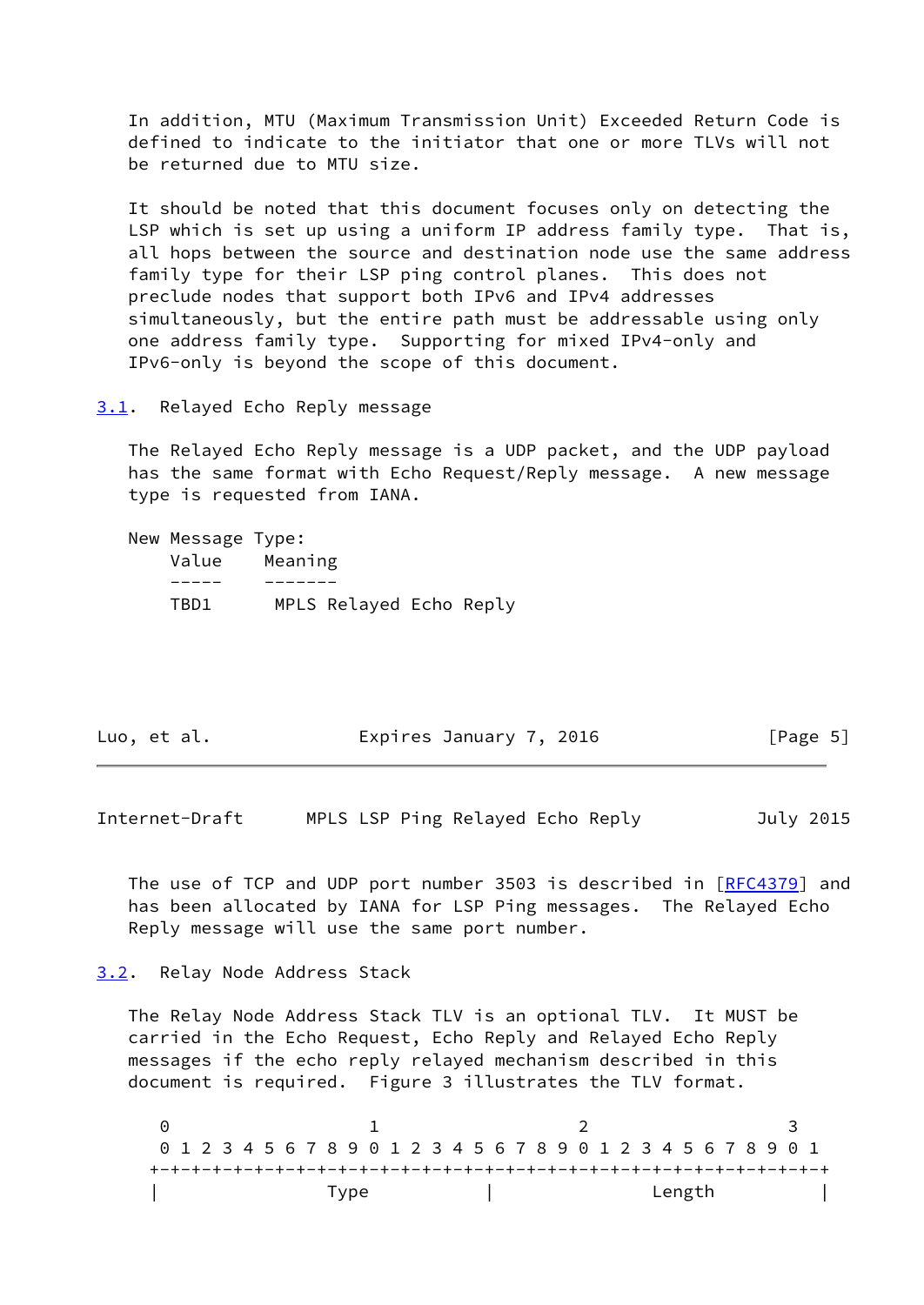+-+-+-+-+-+-+-+-+-+-+-+-+-+-+-+-+-+-+-+-+-+-+-+-+-+-+-+-+-+-+-+-+ Initiator Source Port | Reply Add Type| Reserved | +-+-+-+-+-+-+-+-+-+-+-+-+-+-+-+-+-+-+-+-+-+-+-+-+-+-+-+-+-+-+-+-+ Source Address of Replying Router (0, 4, or 16 octects) | +-+-+-+-+-+-+-+-+-+-+-+-+-+-+-+-+-+-+-+-+-+-+-+-+-+-+-+-+-+-+-+-+ Destination Address Offset | Number of Relayed Addresses | +-+-+-+-+-+-+-+-+-+-+-+-+-+-+-+-+-+-+-+-+-+-+-+-+-+-+-+-+-+-+-+-+ | | Stack of Relayed Addresses | | +-+-+-+-+-+-+-+-+-+-+-+-+-+-+-+-+-+-+-+-+-+-+-+-+-+-+-+-+-+-+-+-+

Figure 3: Relay Node Address Stack TLV

- Type: value is TBD2. The value should be assigned by IANA from 32768-49161 as suggested by [\[RFC4379\] Section](https://datatracker.ietf.org/doc/pdf/rfc4379#section-3) 3.
- Length: the length of the value field in octets.
- Initiator Source Port: the source UDP port that the initiator uses in the Echo Request message, and also the port that is expected to receive the Echo Reply message.
- Reply Address Type: address type of replying router. This value also implies the length of the address field as shown below.

|   |       | Type# Address Type Address Length |
|---|-------|-----------------------------------|
|   |       |                                   |
| 0 | Null. | ∩                                 |
|   | IPv4  |                                   |
|   | IPv6  | 16                                |

| Luo, et al. | Expires January 7, 2016 | [Page 6] |
|-------------|-------------------------|----------|
|-------------|-------------------------|----------|

Internet-Draft MPLS LSP Ping Relayed Echo Reply July 2015

- Reserved: This field is reserved and MUST be set to zero.
- Source Address of Replying Router: source IP address of the originator of Echo Reply or Replay Echo Reply message.
- Destination Address Offset: an offset (octets) to indicate the position of the destination address of the Reply or Relayed Reply message. The entry on the top of the Stack of Relayed Addresses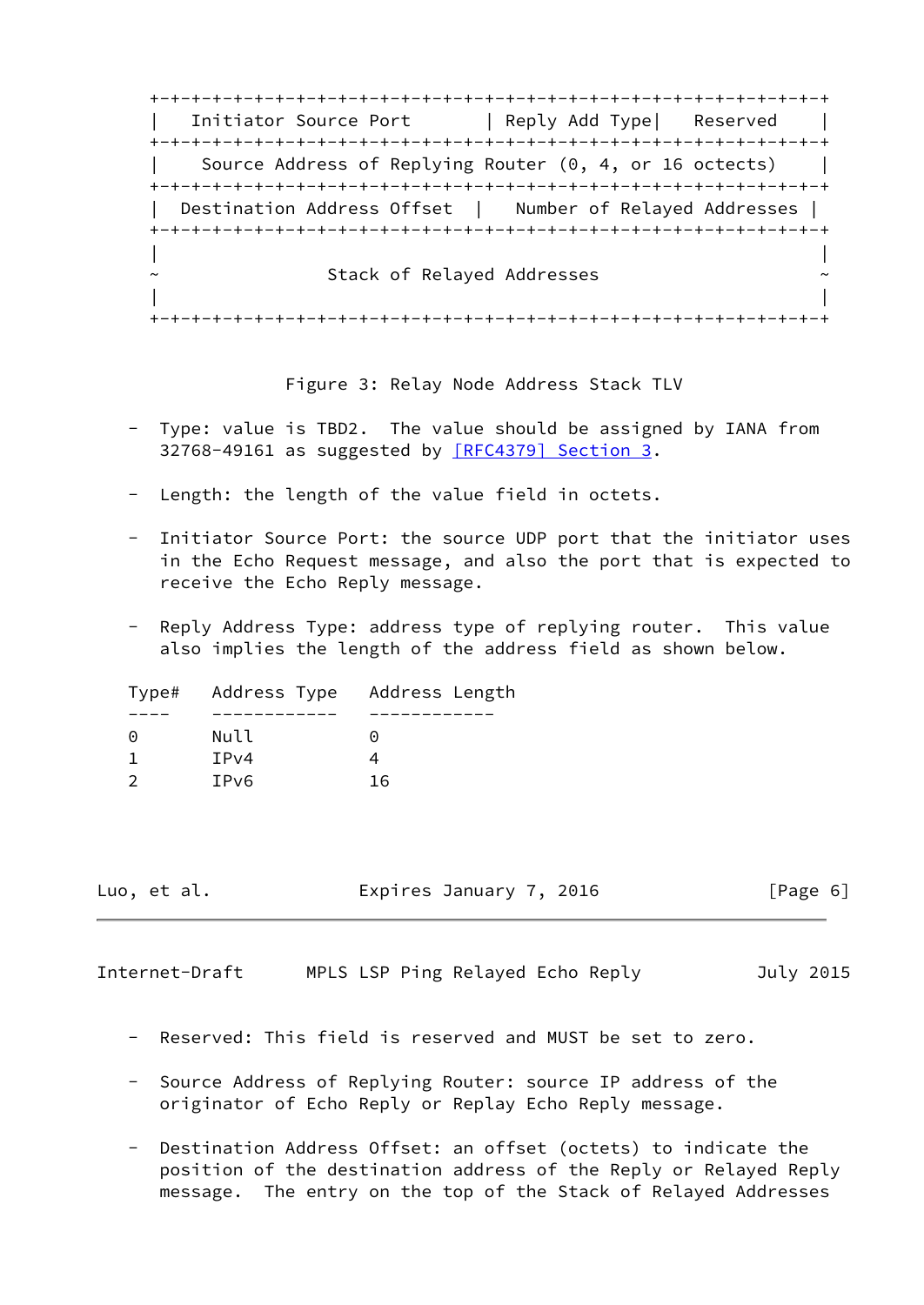will have offset of 0.

- Number of Relayed Addresses: an integer indicating the number of relayed addresses in the stack.
- Stack of Relayed Addresses: a list of relay node addresses.

The format of each relay node address is as below:

0 1 2 3 0 1 2 3 4 5 6 7 8 9 0 1 2 3 4 5 6 7 8 9 0 1 2 3 4 5 6 7 8 9 0 1 +-+-+-+-+-+-+-+-+-+-+-+-+-+-+-+-+-+-+-+-+-+-+-+-+-+-+-+-+-+-+-+-+ | Address Type |K| Reserved | Reserved | +-+-+-+-+-+-+-+-+-+-+-+-+-+-+-+-+-+-+-+-+-+-+-+-+-+-+-+-+-+-+-+-+  $Relayed Address (0, 4, or 16 octects)$ +-+-+-+-+-+-+-+-+-+-+-+-+-+-+-+-+-+-+-+-+-+-+-+-+-+-+-+-+-+-+-+-+

|   |      | Type# Address Type Address Length |
|---|------|-----------------------------------|
|   |      |                                   |
| 0 | Null | $(\cdot)$                         |
|   | IPv4 |                                   |
|   | IPv6 | 16                                |
|   |      |                                   |

Reserved: The two fields are reserved and MUST be set to zero.

 K bit: if the K bit is set to 1, then this address stack entry MUST NOT be stripped from the Relay Node Address Stack during processing described in [Section 4.2](#page-9-0). If the K bit is clear, the entry might be stripped according to the processing described in [Section 4.2](#page-9-0).

 Having the K bit set in the relay node address entry causes that entry to be preserved in the Relay Node Address Stack TLV for the entire traceroute operation. A responder node MAY set the K bit to ensure its relay node address entry remains as one of the relay nodes in the Relay Node Address Stack TLV. The address with K bit set will always be a relay node address for the Relayed Echo Reply, see [section 4.3](#page-10-0).

 Relayed Address: this field specifies the node address, either IPv4 or IPv6.

| Luo, et al. | Expires January 7, 2016 | [Page 7] |
|-------------|-------------------------|----------|
|-------------|-------------------------|----------|

<span id="page-7-1"></span>Internet-Draft MPLS LSP Ping Relayed Echo Reply July 2015

<span id="page-7-0"></span>[3.3](#page-7-0). MTU Exceeded Return Code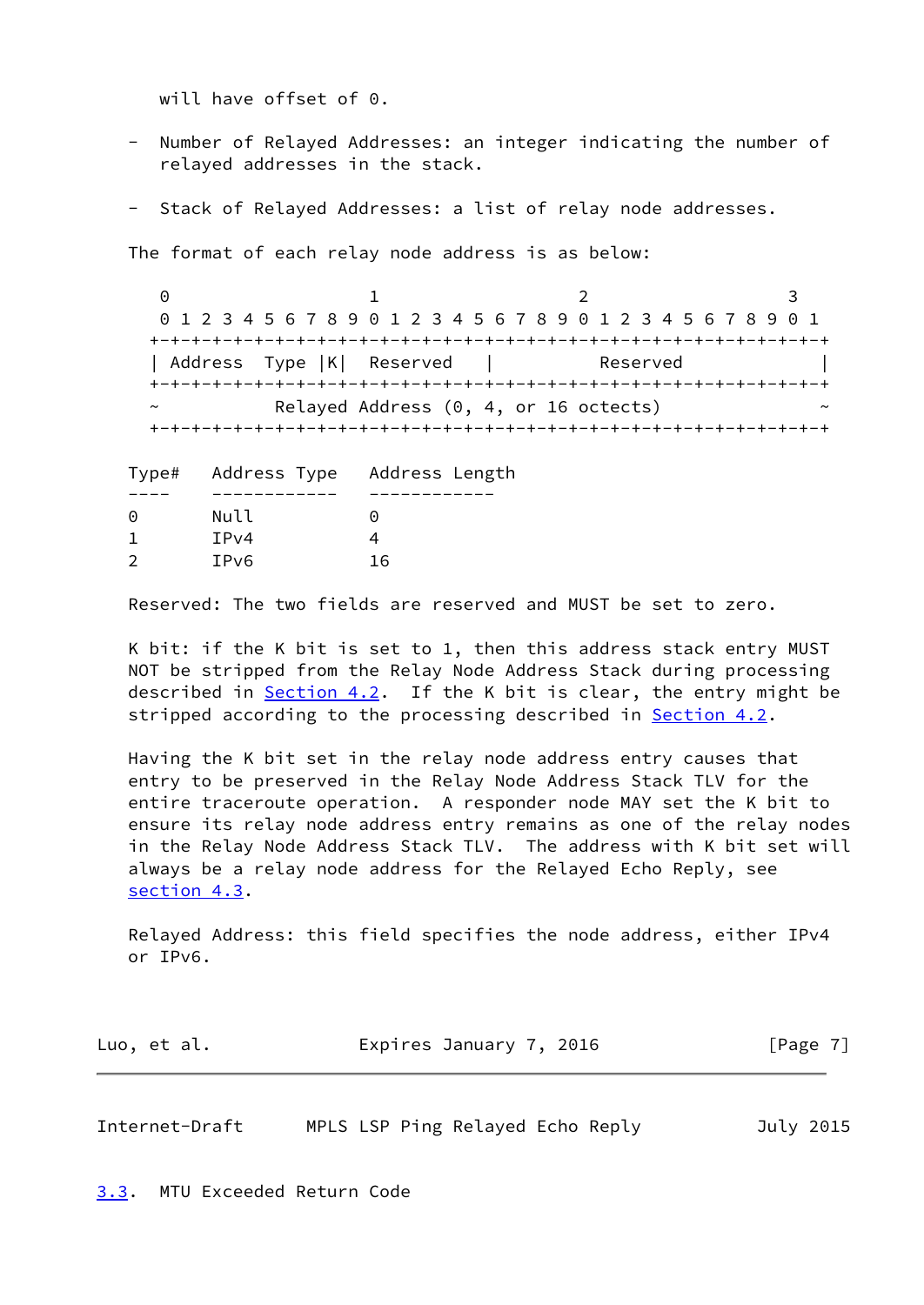Return Code is defined to indicate that one or more TLVs were omitted from the Echo Reply or Relayed Echo Reply message to avoid exceeding the message's effective MTU size. These TLVs MAY be included in an Errored TLV's Object with their lengths set to 0 and no value. The return sub-code MUST be set to the value that otherwise would have been sent. For more detail, please refer to [section 4.2](#page-9-0).

 MTU Exceeded Return Code: Value Meaning ----- ------- TBD2 One or more TLVs not returned due to MTU size

Then section [4.4 of \[RFC4379\]](https://datatracker.ietf.org/doc/pdf/rfc4379#section-4.4), step 7 will be updated to integrate the processing of MTU Exceeded Return Code.The following text will be added:

 Before sending Echo Reply, the new packet size should be checked. If Best-return-code is 3 ("Replying router is an egress for the FEC at stack depth"), or 8 ("Label switched at stack-depth"), and if the packet size exceeds MTU size, then Best-return-code is TBD3 ("One or more TLVs not returned due to MTU size")

<span id="page-8-0"></span>[4](#page-8-0). Procedures

 In the following section, we describe the relay reply procedures with traceroute operation. If operator has knowledge of the relay nodes, the initiator could do LSP Ping by directly sending Echo Request with Relay Node Address Stack TLV containing the already known relay nodes.

<span id="page-8-1"></span>[4.1](#page-8-1). Sending an Echo Request

 In addition to the procedures described in section [4.3 of \[RFC4379\],](https://datatracker.ietf.org/doc/pdf/rfc4379#section-4.3) a Relay Node Address Stack TLV MUST be carried in the Echo Request message if the relay functionality is required.

 When the initiator sends the first Echo Request with a Relay Node Address Stack TLV, the TLV MUST contain the initiator address as the first entry of the stack of relayed addresses, the Destination Address Offset set to this entry, and the source address of the replying router set to null. The Initiator Source Port field MUST be set to the source UDP port. Note that the first relay node address in the stack will always be the initiator's address.

When sending subsequent Echo Request message, refer to [section 4.6](#page-12-0).

Luo, et al. Expires January 7, 2016 [Page 8]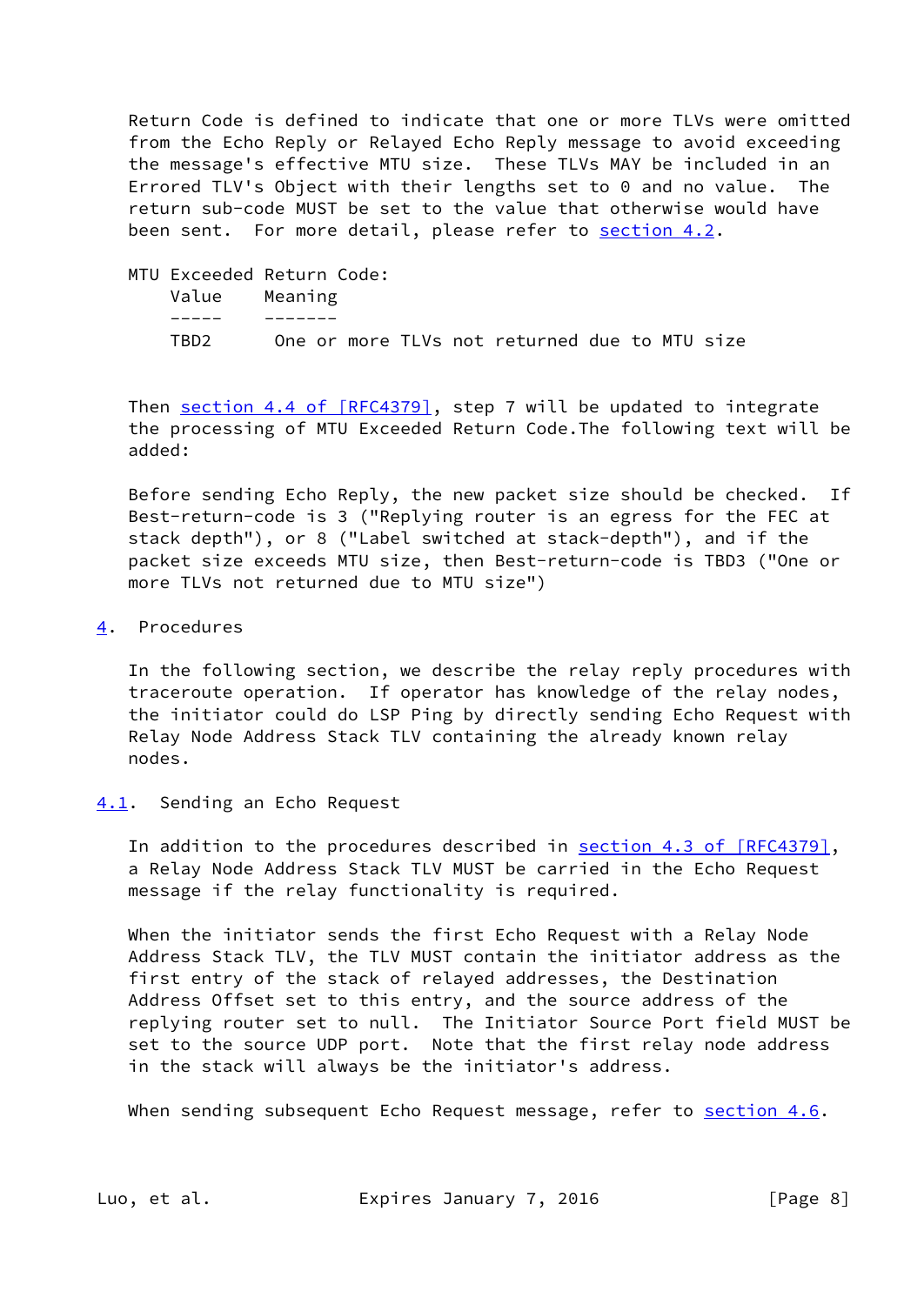#### <span id="page-9-1"></span><span id="page-9-0"></span>[4.2](#page-9-0). Receiving an Echo Request

 The Type of the Relay Node Address Stack TLV is chosen from the range 32768 to 49161 so that (per section [3 of \[RFC4379\]](https://datatracker.ietf.org/doc/pdf/rfc4379#section-3)) an LSR that does not recognize the TLV knows that the TLV is optional and can safely ignore it.

 In addition to the processes in section [4.4 of \[RFC4379\]](https://datatracker.ietf.org/doc/pdf/rfc4379#section-4.4), the procedures of the Relay Node Address Stack TLV are defined here.

 Upon receiving a Relay Node Address Stack TLV in an Echo Request message, the receiver updates the "Source Address of Replying Router". The address MUST be same as the source IP address of Relay Echo Reply ([section 4.3\)](#page-10-0) or Echo Reply message [\(section 4.5](#page-11-0)) being sent.

 Those address entries with K bit set to 1 MUST be kept in the stack. The receiver MUST check the addresses of the stack in sequence from bottom to top to find the last address in the stack with the K bit set (or the top of the stack if no K bit was found). The receiver then checks the stack beginning with this entry, proceeding towards the bottom to find the first routable address IP address. The Destination Address Offset MUST be set to this entry which is also the resolved destination address. Address entries below the first routable IP address MUST be deleted. At least one address entries of the replying LSR MUST be added at the bottom of the stack. A second or more address entries MAY also be added if necessary, depending on implementation. The final address added MUST be an address that is reachable through the interface that the Echo Request Message would have been forwarded if it had not TTL expired at this node. The updated Relay Node Address Stack TLV MUST be carried in the response message.

 If the replying LSR is configured to hide its routable address information, the address entry added in the stack MUST be a NIL entry with Address Type set to NULL.

 If a node spans two addressing domains (with respect to this message) where nodes on either side may not be able to reach nodes in the other domain, then the final address added SHOULD set the K bit. One example of spanning two address domains is the ASBR node. Other cases are also possible, and out of the scope of this document.

 K bit applies in the case of a NULL address, to serve as a warning to the initiator that further Echo Request messages may not result in receiving Echo Reply messages.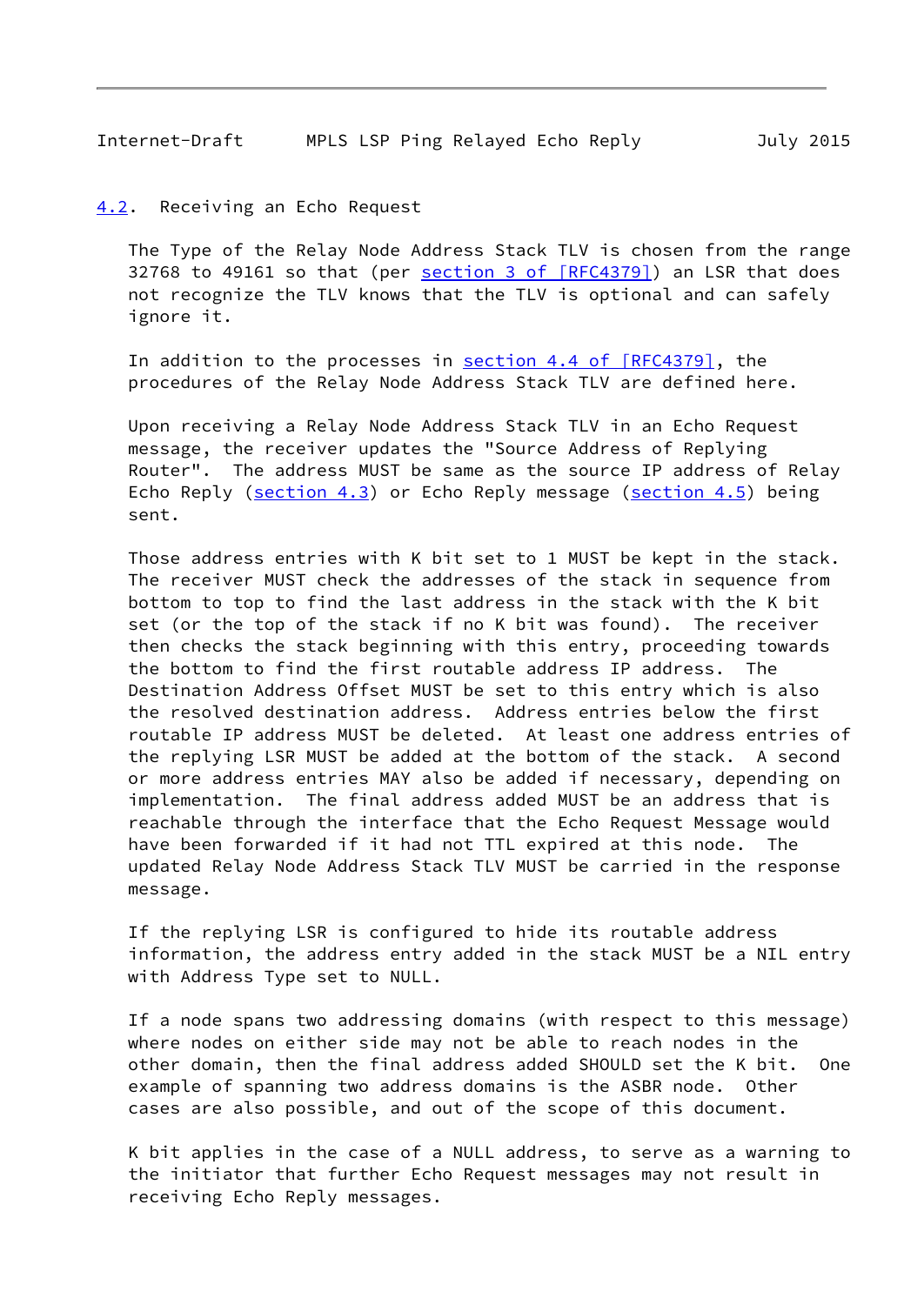Luo, et al. **Expires January 7, 2016** [Page 9]

<span id="page-10-1"></span>Internet-Draft MPLS LSP Ping Relayed Echo Reply July 2015

 If the full reply message would exceed the MTU size, the Relay Node Address Stack TLV SHOULD be included in the Echo Reply message (i.e., other optional TLVs are excluded).

<span id="page-10-0"></span>[4.3](#page-10-0). Originating an Relayed Echo Reply

The destination address determined in [section 4.2](#page-9-0) is used as the next relay node address. If the resolved next relay node address is not routable, then sending of Relayed Echo Reply or Echo Reply will fail.

 If the first IP address in the Relay Node Address Stack TLV is not the next relay node address, the replying LSR SHOULD send a Relayed Echo Reply message to the next relay node. The processing of Relayed Echo Reply is the same with the procedure of the Echo Reply described in Section [4.5 of \[RFC4379\],](https://datatracker.ietf.org/doc/pdf/rfc4379#section-4.5) except the destination IP address and the destination UDP port. The destination IP address of the Relayed Echo Reply is set to the next relay node address from the Relay Node Address Stack TLV, and both the source and destination UDP port are set to 3503. The updated Relay Node Address Stack TLV described in [section 4.2](#page-9-0) MUST be carried in the Relayed Echo Reply message. The Source Address of Replying Router field is kept unmodified, and Source IP address field of the IP header is set to an address of the sending node.

When the next relay node address is the first one in the address list, please refer to [section 4.5](#page-11-0).

<span id="page-10-2"></span>[4.4](#page-10-2). Relaying an Relayed Echo Reply

 Upon receiving an Relayed Echo Reply message with its own address as the destination address in the IP header, the relay node MUST determine the next relay node address as described in [section 4.2](#page-9-0), with the modification that the location of the received destination address is used instead of the bottom of stack in the algorithm. The Destination Address Offset in Relay Node Address Stack TLV will be set to the next relay node address. Note that unlike [section 4.2](#page-9-0) no changes are made to the Stack of Relayed Addresses.

If the next relay node address is not the first one in the address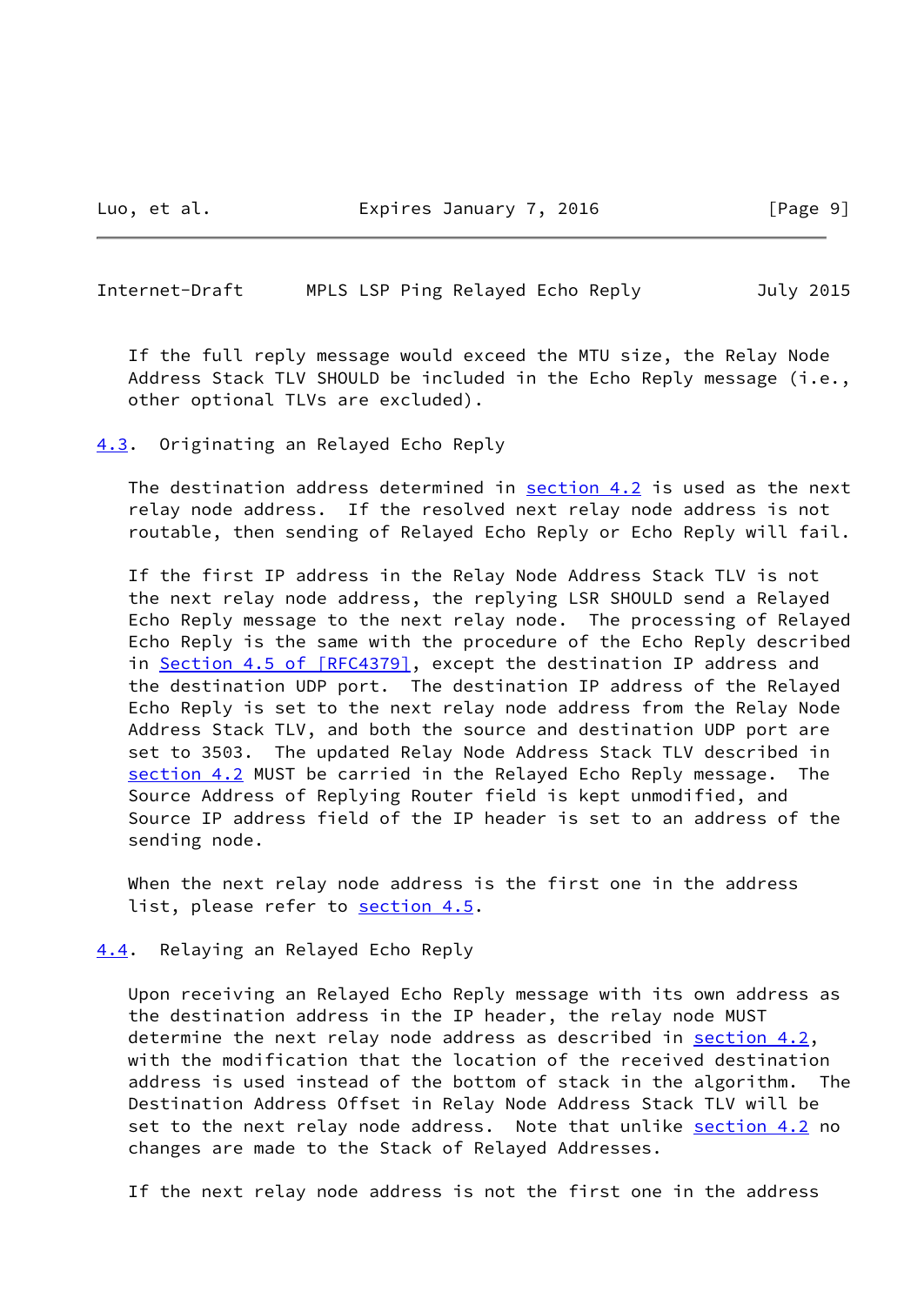list, i.e., another intermediate relay node, the relay node MUST send an Relayed Echo Reply message to the determined upstream node with the payload unchanged other than the Relay Node Address Stack TLV. The TTL SHOULD be copied from the received Relay Echo Reply and decremented by 1. The Source Address of Replying Router field is kept unmodified, and Source IP address field of the IP header is set to an address of the sending node.

| Luo, et al. | Expires January 7, 2016 | [Page 10] |
|-------------|-------------------------|-----------|
|-------------|-------------------------|-----------|

<span id="page-11-1"></span>Internet-Draft MPLS LSP Ping Relayed Echo Reply July 2015

When the next relay node address is the first one in the address list, please refer to [section 4.5](#page-11-0).

<span id="page-11-0"></span>[4.5](#page-11-0). Sending an Echo Reply

The Echo Reply is sent in two cases:

 1. When the replying LSR receives an Echo Request, and the first IP address in the Relay Node Address Stack TLV is the next relay node address ( $section 4.3$ ), the replying LSR would send an Echo Reply to the initiator. In addition to the procedure of the Echo Reply described in Section [4.5 of \[RFC4379\]](https://datatracker.ietf.org/doc/pdf/rfc4379#section-4.5), the updated Relay Node Address Stack TLV described in [section 4.2](#page-9-0) MUST be carried in the Echo Reply.

 If the receiver does not recognize the Relay Node Address Stack TLV, as per [section 3](#page-4-0) and 4.5 of [\[RFC4379](https://datatracker.ietf.org/doc/pdf/rfc4379)], it will send an Echo Reply without including the TLV.

 2. When the intermediate relay node receives a Relayed Echo Reply, and the first IP address in the Relay Node Address Stack TLV is the next relay node address ( $section 4.4$ ), the intermediate relay node would send the Echo Reply to the initiator, and update the Message Type field from type of Relayed Echo Reply to Echo Reply. The updated Relay Node Address Stack TLV described in [section 4.4](#page-10-2) MUST be carried in the Echo Reply. The destination IP address of the Echo Reply is set to the first IP address in the stack, and the destination UDP port would be copied from the Initiator Source Port field of the Relay Node Address Stack TLV. The source UDP port should be 3503. The TTL of the Echo Reply SHOULD be copied from the received Relay Echo Reply and decremented by 1. The Source Address of Replying Router field is kept unmodified, and Source IP address field of the IP header is set to an address of the sending node.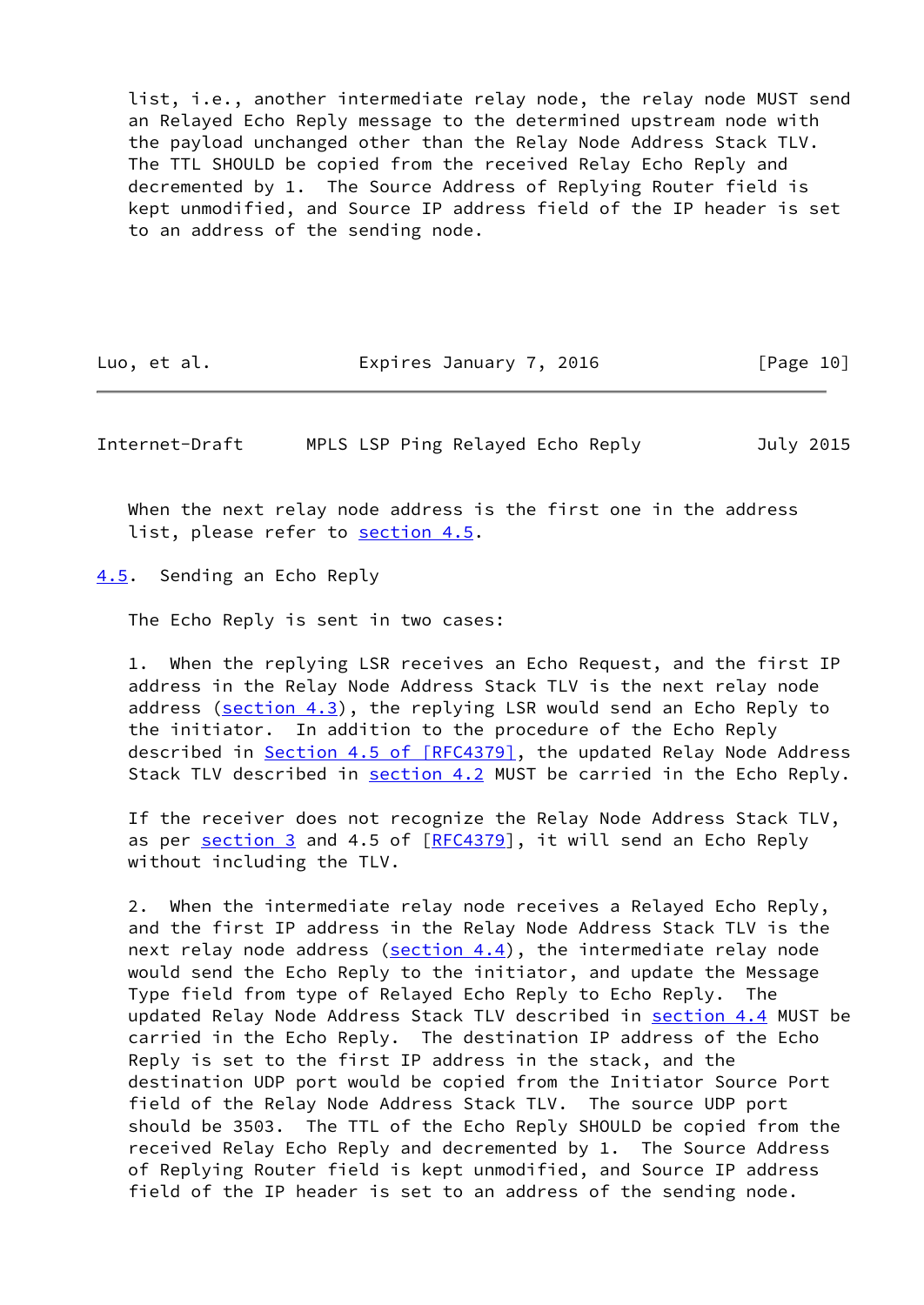#### <span id="page-12-0"></span>[4.6](#page-12-0). Sending Subsequent Echo Requests

 During a traceroute operation, multiple Echo Request messages are sent. Each time the TTL is increased, the initiator SHOULD copy the Relay Node Address Stack TLV received in the previous Echo Reply to the next Echo Request. The Relay Node Address Stack TLV MUST NOT be modified except as follows. A NIL entry with K bit unset MAY be removed. A NIL entry with K bit serves as a warning that further Echo Request messages are likely to not result in a reply. If, however, the initiator decides to continue a traceroute operation, the NIL entry with the K bit set MUST be removed. The Source Address of Replying Router and Destination Address Offset fields may be preserved or reset since these fields are ignored in received MPLS Echo Request.

| Luo, et al. | Expires January 7, 2016 | [Page 11] |
|-------------|-------------------------|-----------|
|             |                         |           |

<span id="page-12-2"></span>Internet-Draft MPLS LSP Ping Relayed Echo Reply July 2015

#### <span id="page-12-1"></span>[4.7](#page-12-1). Impact to Traceroute

 Source IP address in Echo Reply and Relay Echo Reply is to be of the address of the node sending those packets, not the original responding node. Then the traceroute address output module will print the source IP address as below:

 if (Relay Node Address Stack TLV exists) { Print the Source Address of Replying Router in Relay Node Address Stack TLV; } else { Print the source IP address of Echo Reply message; }

<span id="page-12-3"></span>[5](#page-12-3). LSP Ping Relayed Echo Reply Example

 Considering the inter-AS scenario in Figure 4 below. AS1 and AS2 are two independent address domains. In the example, an LSP has been created between PE1 to PE2, but PE1 in AS1 is not reachable by P2 in AS2.

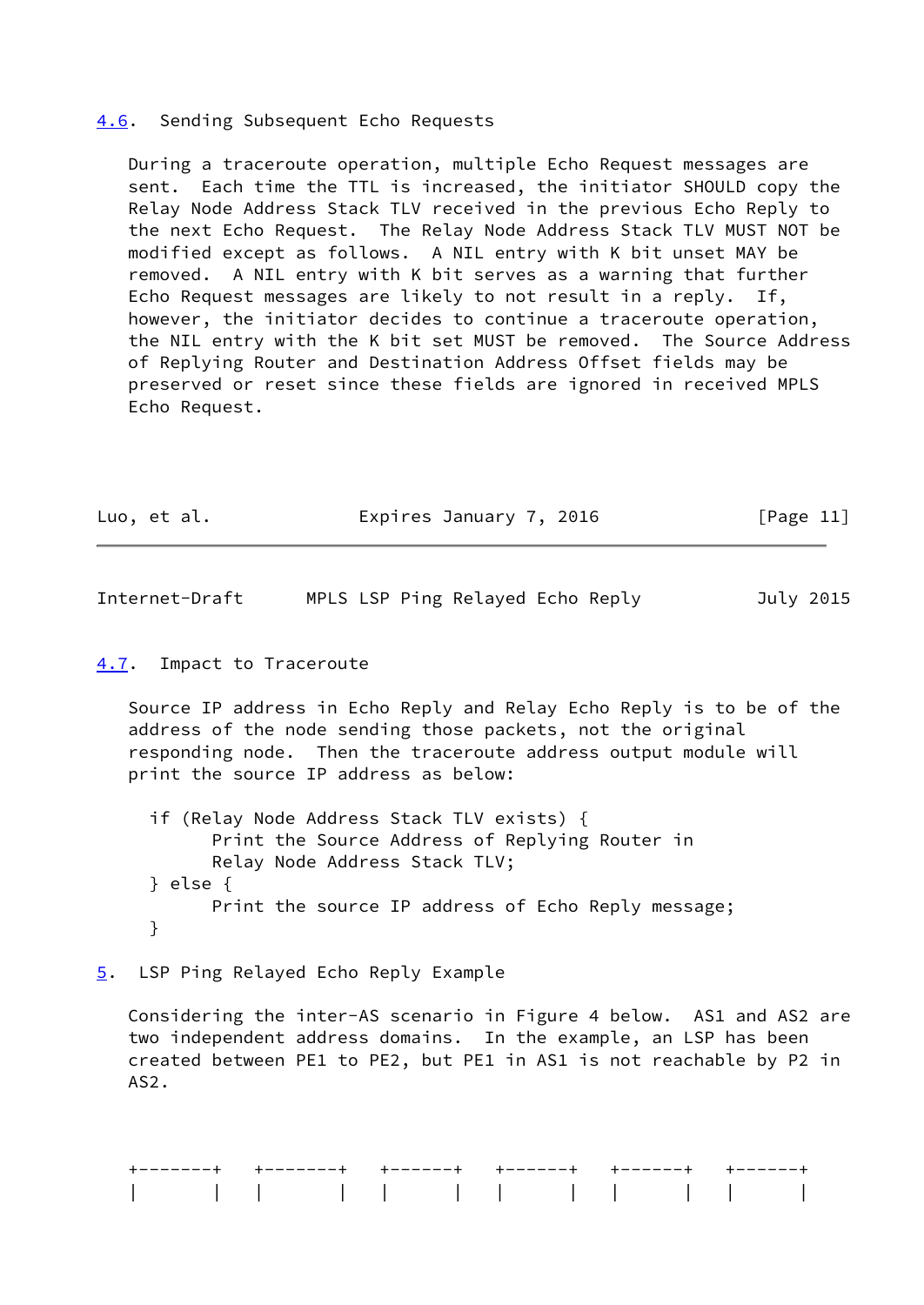|  |  |  | PE1 +---+ P1 +---+ ASBR1+---+ ASBR2+---+ P2 +---+ PE2                |  |  |  |  |
|--|--|--|----------------------------------------------------------------------|--|--|--|--|
|  |  |  |                                                                      |  |  |  |  |
|  |  |  |                                                                      |  |  |  |  |
|  |  |  | <----------------AS1------------><-------------------AS2-----------> |  |  |  |  |
|  |  |  |                                                                      |  |  |  |  |

Figure 4: Example Inter-AS LSP

 When performing LSP traceroute on the LSP, the first Echo Request sent by PE1 with outer-most label TTL=1, contains the Relay Node Address Stack TLV with PE1's address as the first relayed address.

 After processed by P1, P1's interface address facing ASBR1 without the K bit set will be added in the Relay Node Address Stack TLV address list following PE1's address in the Echo Reply.

 PE1 copies the Relay Node Address Stack TLV into the next Echo Request when receiving the Echo Reply.

 Upon receiving the Echo Request, ASBR1 checks the address list in the Relay Node Address Stack TLV, and determines that PE1's address is the next relay address. Then deletes P1's address, and adds its

| Luo, et al. | Expires January 7, 2016 | [Page 12] |
|-------------|-------------------------|-----------|
|             |                         |           |

<span id="page-13-0"></span>Internet-Draft MPLS LSP Ping Relayed Echo Reply July 2015

 interface address facing ASBR2 with the K bit set. As a result, there would be PE1's address followed by ASBR1's interface address facing ASBR2 in the Relay Node Address Stack TLV of the Echo Reply sent by ASBR1.

PE1 then sends an Echo Request with outer-most label TTL=3, containing the Relay Node Address Stack TLV copied from the received Echo Reply message. Upon receiving the Echo Request message, ASBR2 checks the address list in the Relay Node Address Stack TLV, and determines ASBR1's interface address is the next relay address in the stack TLV. ASBR2 adds its interface address facing P2 with the K bit set. Then ASBR2 sets the next relay address as the destination address of the Relayed Echo Reply, and sends the Relayed Echo Reply to ASBR1.

 Upon receiving the Relayed Echo Reply from ASBR2, ASBR1 checks the address list in the Relay Node Address Stack TLV, and determines that PE1's address is the next relay node. Then ASBR1 sends an Echo Reply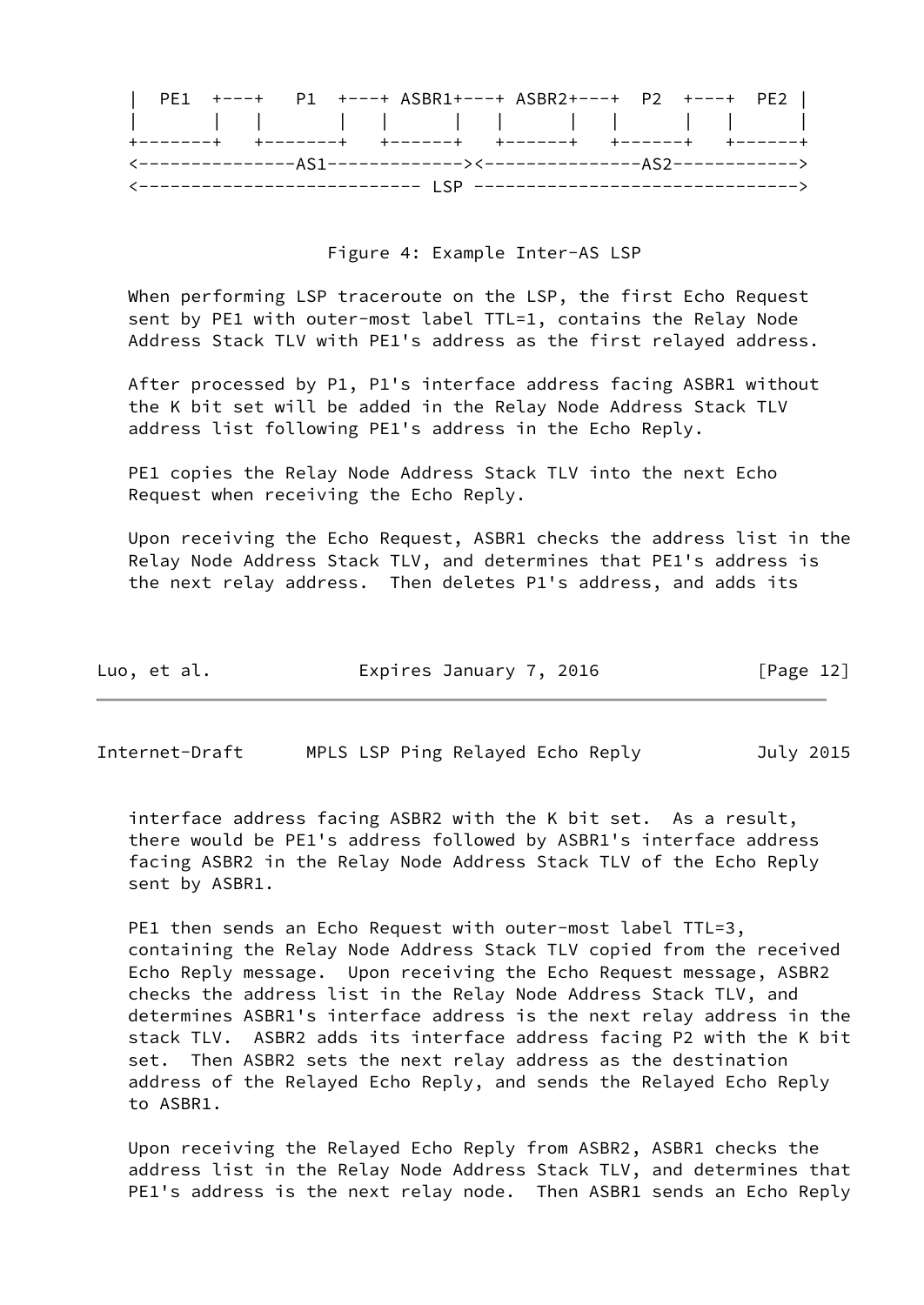to PE1.

 For the Echo Request with outer-most label TTL=4, P2 checks the address list in the Relay Node Address Stack TLV, and determines that ASBR2's interface address is the next relay address. Then P2 sends an Relayed Echo Reply to ASBR2 with the Relay Node Address Stack TLV containing four addresses, PE1's, ASBR1's interface address, ASBR2's interface address and P2's interface address facing PE2 in sequence.

Then according to the process described in [section 4.4](#page-10-2), ASBR2 sends the Relayed Echo Reply to ASBR1. Upon receiving the Relayed Echo Reply, ASBR1 sends an Echo Reply to PE1. And as relayed by ASBR2 and ASBR1, the Echo Reply would finally be sent to the initiator PE1.

 For the Echo Request with outer-most label TTL=5, the Echo Reply would relayed to PE1 by ASBR2 and ASBR1, similar to the case of  $TTL=4$ .

 The Echo Reply from the replying node which has no IP reachable route to the initiator is thus transmitted to the initiator by multiple relay nodes.

<span id="page-14-0"></span>[6](#page-14-0). Security Considerations

 The Relayed Echo Reply mechanism for LSP Ping creates an increased risk of DoS by putting the IP address of a target router in the Relay Node Address Stack. These messages then could be used to attack the control plane of an LSR by overwhelming it with these packets. A rate limiter SHOULD be applied to the well-known UDP port on the relay node as suggested in  $[REC4379]$ . The node which acts as a relay

Luo, et al. **Expires January 7, 2016** [Page 13]

<span id="page-14-1"></span>Internet-Draft MPLS LSP Ping Relayed Echo Reply July 2015

 node SHOULD validate the relay reply against a set of valid source addresses and discard packets from untrusted border router addresses. An implementation SHOULD provide such filtering capabilities.

 If an operator wants to obscure their nodes, it is RECOMMENDED that they may replace the replying node address that originated the Echo Reply with NIL address entry in Relay Node Address Stack TLV.

 A receiver of an MPLS Echo Request could verify that the first address in the Relay Node Address Stack TLV is the same address as the source IP address field of the received IP header.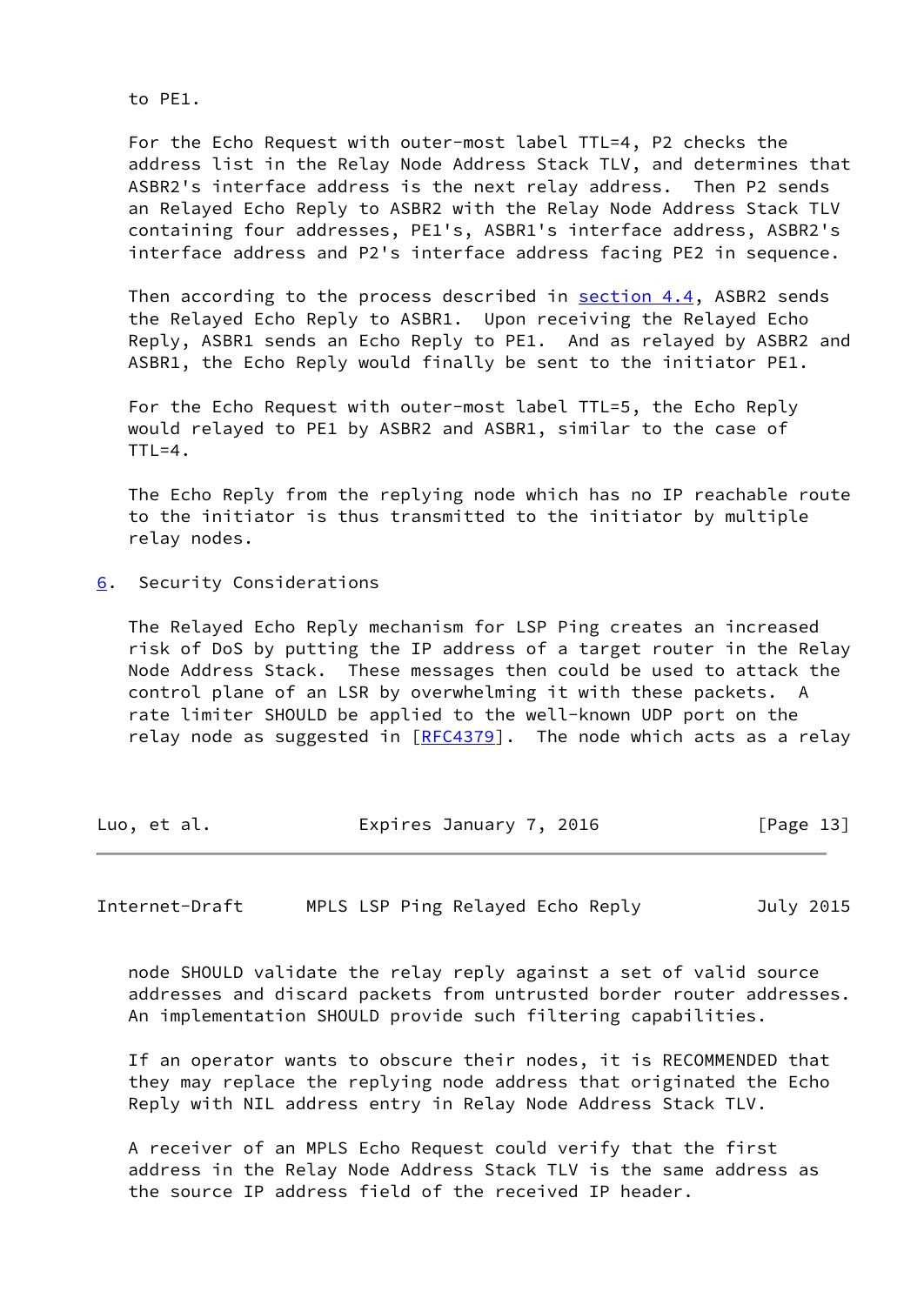The Relay Node Address Stack TLV has the path information of the LSP, and such information may be maliciously used by any uncontrolled LSR/ LER. We have two ways to reduce the path information in the TLV:

 1. it is recommended to clear the K bit in the relay address entry unless you have to.

 2. it is encouraged to use NIL address entry to hide node information if possible.

Other security considerations discussed in [[RFC4379\]](https://datatracker.ietf.org/doc/pdf/rfc4379), are also applicable to this document.

<span id="page-15-0"></span>[7](#page-15-0). Backward Compatibility

When one of the nodes along the LSP does not support the mechanism specified in this document, the node will ignore the Relay Node Address Stack TLV as described in [section 4.2](#page-9-0). Then the initiator may not receive the Relay Node Address Stack TLV in Echo Reply message from that node. In this case, an indication should be reported to the operator, and the Relay Node Address Stack TLV in the next Echo Request message should be copied from the previous Echo Request, and continue the ping process. If the node described above is located between the initiator and the first relay node, the ping process could continue without interruption.

<span id="page-15-1"></span>[8](#page-15-1). IANA Considerations

 IANA is requested to assign one new Message Type, one new TLV and one Return Code.

<span id="page-15-2"></span>[8.1](#page-15-2). New Message Type

 This document requires allocation of one new message type from "Multi-Protocol Label Switching (MPLS) Label Switched Paths (LSPs) Ping Parameters" registry, the "Message Type" registry:

| Luo, et al. | Expires January 7, 2016 | [Page 14] |
|-------------|-------------------------|-----------|
|             |                         |           |

<span id="page-15-3"></span>

| Internet-Draft |  |  |  |  | MPLS LSP Ping Relayed Echo Reply |  | July 2015 |
|----------------|--|--|--|--|----------------------------------|--|-----------|
|----------------|--|--|--|--|----------------------------------|--|-----------|

| Value | Meaning                 |
|-------|-------------------------|
|       |                         |
| TBD1  | MPLS Relayed Echo Reply |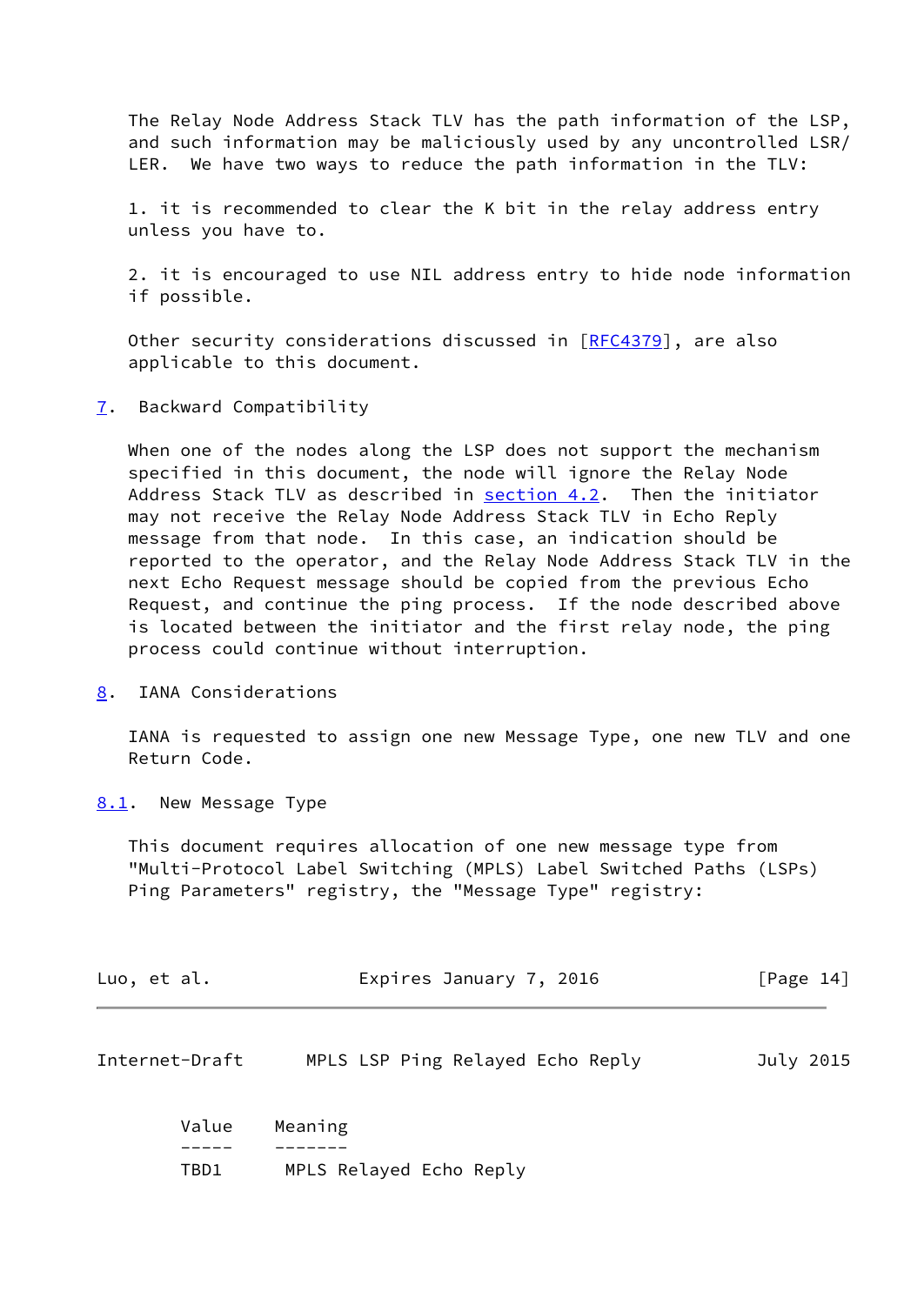The value should be assigned from the "Standards Action" range (0-191), and using the lowest free value within this range.

<span id="page-16-0"></span>[8.2](#page-16-0). New TLV

 This document requires allocation of one new TLV from "Multi-Protocol Label Switching (MPLS) Label Switched Paths (LSPs) Ping Parameters" registry, the "TLVs" registry:

Type Meaning

 $-----$ TBD2 Relay Node Address Stack TLV

 A suggested value should be assigned from "Standards Action" range (32768-49161) as suggested by [\[RFC4379\] Section](https://datatracker.ietf.org/doc/pdf/rfc4379#section-3) 3, using the first free value within this range.

<span id="page-16-1"></span>[8.3](#page-16-1). MTU Exceeded Return Code

 This document requires allocation of MTU Exceeded return code from "Multi-Protocol Label Switching (MPLS) Label Switched Paths (LSPs) Ping Parameters" registry, the "Return Codes" registry:

| Value Meaning |  |  |                                               |  |  |
|---------------|--|--|-----------------------------------------------|--|--|
|               |  |  |                                               |  |  |
| TBD3          |  |  | One or more TLVs not returned due to MTU size |  |  |

 The value should be assigned from the "Standards Action" range (0-191), and using the lowest free value within this range.

# <span id="page-16-2"></span>[9](#page-16-2). Acknowledgement

 The authors would like to thank Carlos Pignataro, Xinwen Jiao, Manuel Paul, Loa Andersson, Wim Henderickx, Mach Chen, Thomas Morin, Gregory Mirsky, Nobo Akiya and Joel M. Halpern for their valuable comments and suggestions.

<span id="page-16-3"></span>[10.](#page-16-3) Contributors

Luo, et al. Expires January 7, 2016 [Page 15]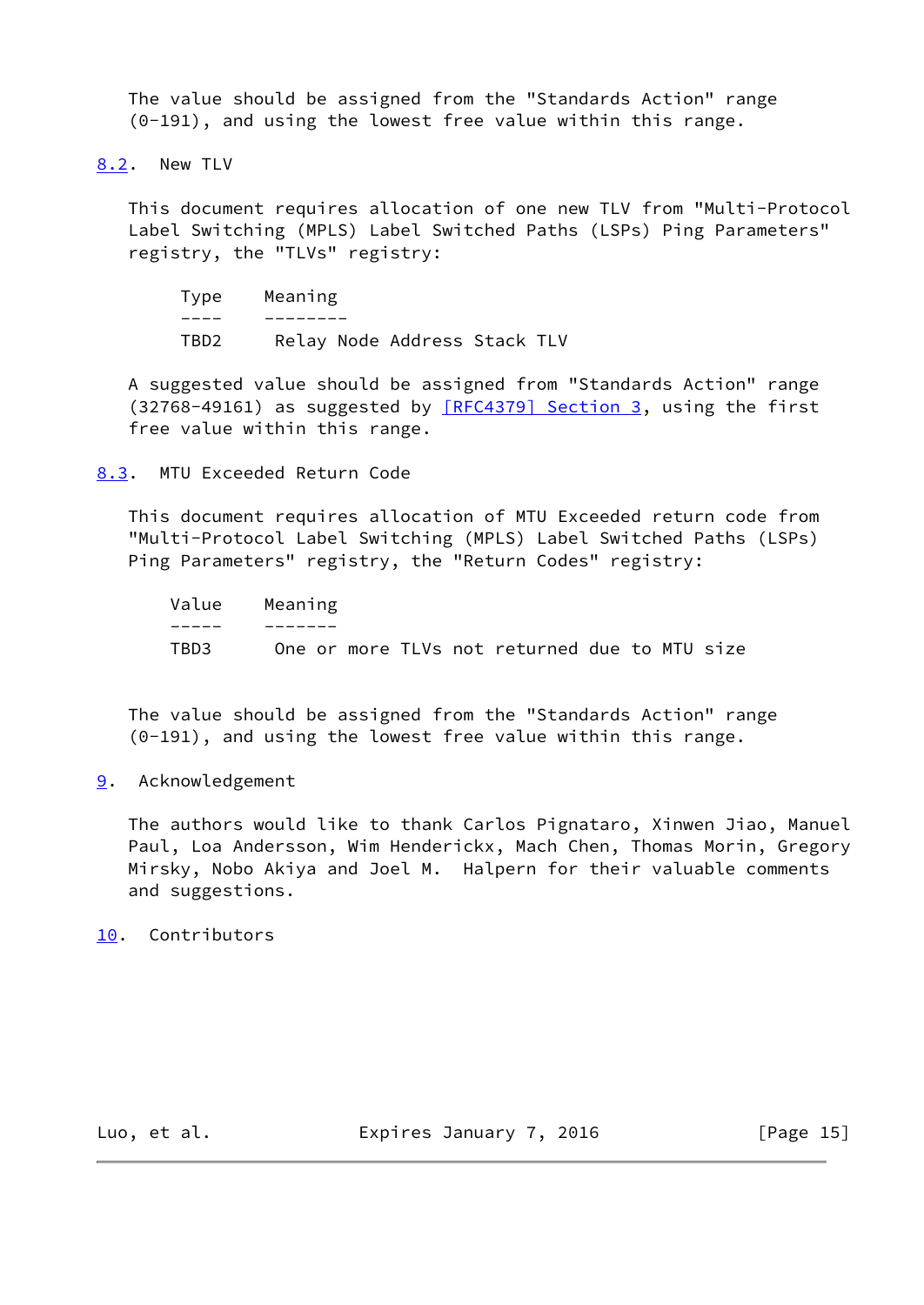<span id="page-17-1"></span> Ryan Zheng **JSPTPD**  371, Zhongshan South Road Nanjing, 210006, China Email: ryan.zhi.zheng@gmail.com

<span id="page-17-0"></span>[11.](#page-17-0) References

<span id="page-17-2"></span>[11.1](#page-17-2). Normative References

- [RFC2119] Bradner, S., "Key words for use in RFCs to Indicate Requirement Levels", [BCP 14](https://datatracker.ietf.org/doc/pdf/bcp14), [RFC 2119](https://datatracker.ietf.org/doc/pdf/rfc2119), March 1997.
- [RFC4379] Kompella, K. and G. Swallow, "Detecting Multi-Protocol Label Switched (MPLS) Data Plane Failures", [RFC 4379,](https://datatracker.ietf.org/doc/pdf/rfc4379) February 2006.

<span id="page-17-3"></span>[11.2](#page-17-3). Informative References

<span id="page-17-4"></span>[I-D.ietf-mpls-seamless-mpls]

 Leymann, N., Decraene, B., Filsfils, C., Konstantynowicz, M., and D. Steinberg, "Seamless MPLS Architecture", [draft](https://datatracker.ietf.org/doc/pdf/draft-ietf-mpls-seamless-mpls-07) [ietf-mpls-seamless-mpls-07](https://datatracker.ietf.org/doc/pdf/draft-ietf-mpls-seamless-mpls-07) (work in progress), June 2014.

Authors' Addresses

 Jian Luo (editor) ZTE 50, Ruanjian Avenue Nanjing, 210012, China

Email: luo.jian@zte.com.cn

 Lizhong Jin (editor) Individual Shanghai, China

Email: lizho.jin@gmail.com

 Thomas Nadeau (editor) Lucidvision

Email: tnadeau@lucidvision.com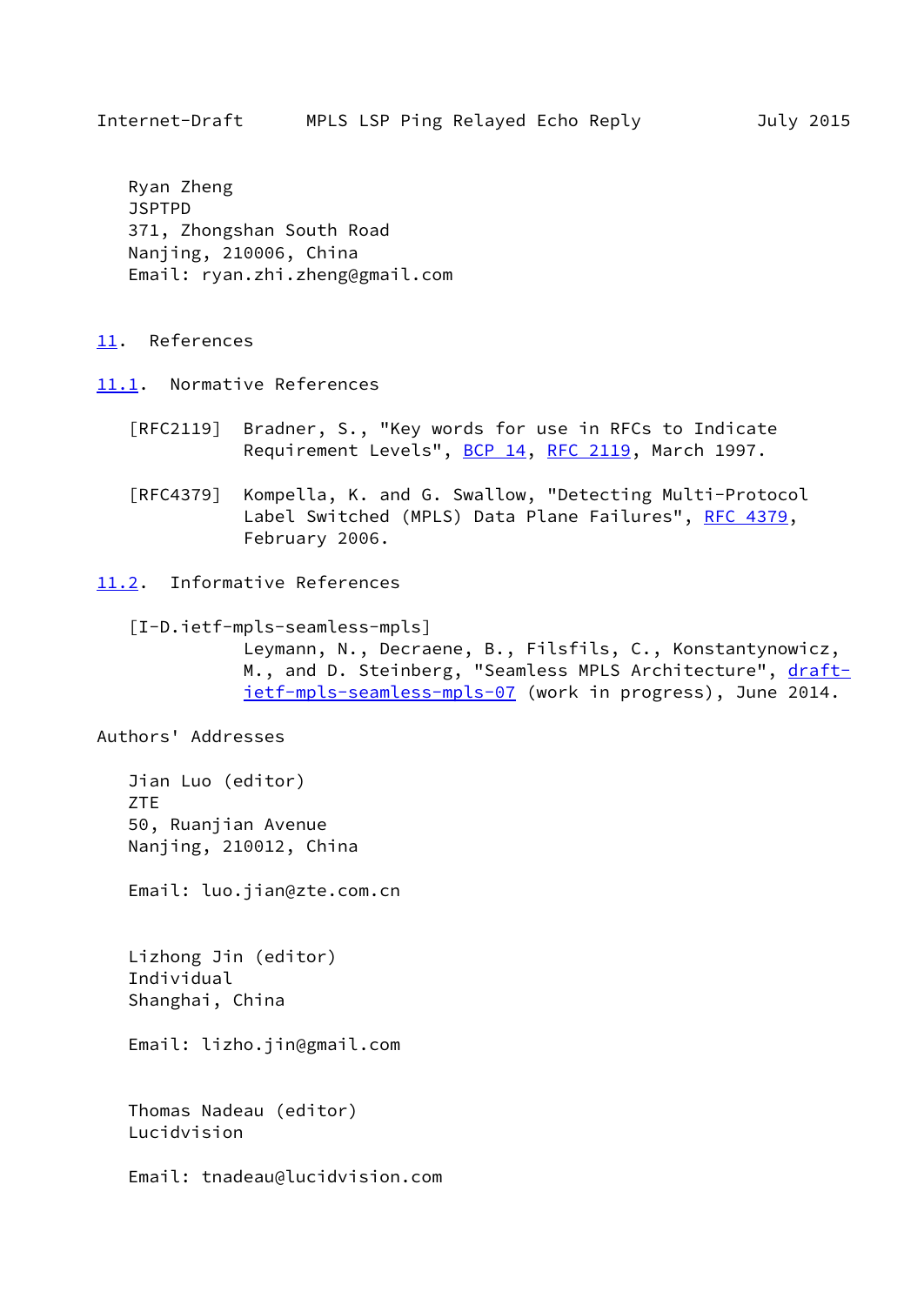# Internet-Draft MPLS LSP Ping Relayed Echo Reply July 2015

 George Swallow (editor) Cisco 300 Beaver Brook Road Boxborough , MASSACHUSETTS 01719, USA

Email: swallow@cisco.com